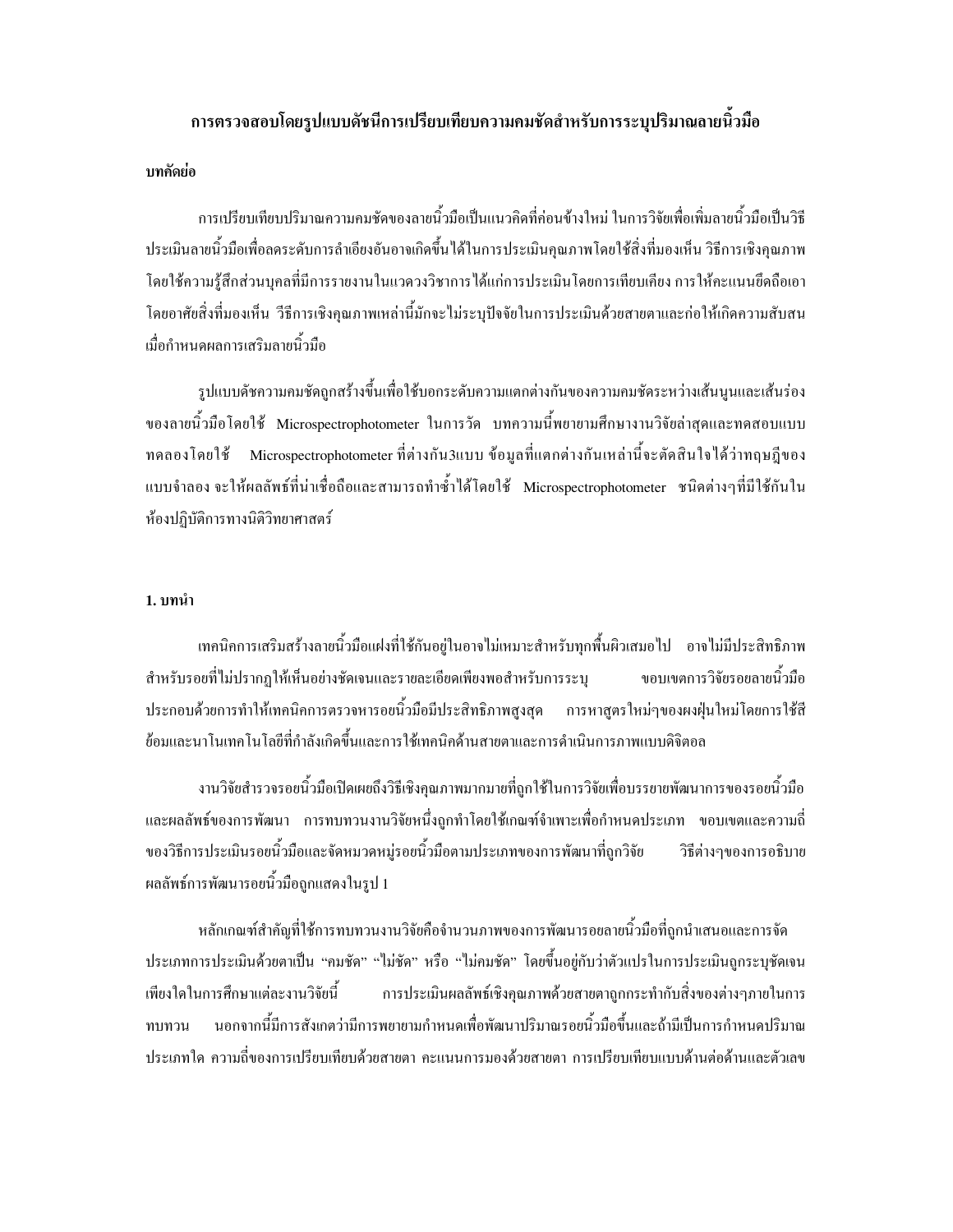ที่ถูกพัฒนาขึ้นก็ถูกระบุทางจำนวนของผลที่ได้และการพัฒนาในเรื่องเวลาก็เป็นปัจจัยที่ไม่เกี่ยวข้องโคยเฉพาะกับการพัฒนา แต่สามารถระบุปริมาณองค์ประกอบของวิธี ตามตารางที่ 1 แสดงผลลัพธ์ของการทบทวนงานวิจัย

การกำหนดปริมาณของความแตกต่างเป็นวิธีทางเลือกนอกจากวิธีการประเมินเชิงคุณภาพที่มักคลุมเครือ Relative contrast index model (RCI) ใช้วัดเพื่อหาความแตกต่างระหว่างเส้นนูนและเส้นร่องของรอยลายนิ้วมือโดยใช้เครื่อง Microspectrophotometer เครื่องดังกล่าวให้ค่าที่เป็นตัวเลขหรือตัวเลขยกกำลังของความแตกต่างที่เปรียบเทียบได้ระหว่าง การใช้วิธีต่างๆ เครื่องนี้ยังทำให้ผลจากการมองเห็นไม่มีอิทธิพลต่อการประเมินด้วยสายตาด้วยเทคนิคที่จำเพาะนี้

## ดัชนีเปรียบเทียบความชัด= ลื่อค10 (ความหนาแน่นของรอยเว้า/ความหนาแน่นของรอยนูน)

วิธีดัชนีเปรียบเทียบความชัดใช้แถบที่ได้จากลำแสงสเปคตรัมที่ทำกับเส้นนูนและเส้นร่องของรอยลายนิ้วมือโดย ใช้ Microspectrophotometer และเราได้ค่าตัวเลขที่จำเป็นสำหรับดัชนีดัชนีเปรียบเทียบความซัดRelative contrast index model (RCI)หาได้จากการรวมพื้นที่ได้ spectral curve และนำไปประยุคต์ใช้กับสูตรของต้นแบบ ในทางทฤษฎีเนื่องจาก ธรรมชาติของคัชนีกวามแตกต่างด้นแบบมีผลลัพธ์ที่สม่ำเสมอสำหรับตัวอย่างเดียวกันเมื่อใช้เครื่องมือที่ต่างกัน จุดประสงค์ หลักของการวิจัยนี้กือการตรวจสอบดัชนีกวามแตกต่าง Relative contrast index model (RCI)และกำหนดว่าก่าเหล่านี้ สอดกล้องกันหรือไม่เมื่อใช้เครื่อง Microspectrophotometer แบบต่างๆที่มีใช้ในห้องปฏิบัติการทางนิติวิทยาศาสตร์ ่

## *1.1 วิ*ธีการวัด

เครื่อง Microspectrophotometer เบื้องต้นที่ถูกใช้ในการพัฒนาต้นแบบดัชนีกวามแตกต่างสัมพันธ์ Relative contrast index model (RCI) มีความสามารถและคุณสมบัดิในการวัดแถบต่างๆในโหมด "การสะท้อนกลับ" "การส่ง" และ "การดู" ต้นแบบ RCI เบื้องต้นถูกพัฒนาโดยใช้ แบบการดูซึ่งเป็นวิธีการวัดหนึ่งที่ใช้การนับความหนาแน่นเป็นการวัด แสงสะท้อนกลับที่ถูกตรวจพบ เครื่องมือที่ถูกใช้ในการวิจัยนี้ไม่มีโหมดการดู แบบการสะท้อนกลับเป็นเปอร์เซ็นต์ถูก พิจารณาเป็นวีธีการวัดที่มีประสิทธิภาพมากกว่า

การทดลองเบื้องต้นสำหรับการวิจัยนี้ต้องมีการทดสอบเครื่องมือดั้งเดิมในโหมดการดูและโหมดการสะท้อนเป็น เปอร์เซ็นต์ โดยทำให้การตั้งค่าต่างๆเหมือนกันรวมถึงพื้นที่ตัวอย่างด้วย ความแตกต่างระหว่างโหมดการดูและโหมดการ สะท้อนเป็นเปอร์เซ็นต์ถูกพิจารณาว่าน้อยมากแต่ในการศึกษานี้เครื่อง Microspectrophotometer ทุกแบบถูกใช้ในแบบ การสะท้อนออกมาเป็นเปอร์เซ็นต์

#### 2. วัสดุและวิ**ธ**ี

Microspectrophotometer ทั้ง 3 แบบถูกเลือกเพื่อใช้วัควัสดุตัวอย่างและกำหนดว่าดัชนีความแตกต่างสัมพันธ์ (Relative contrast index model) ยังคงเหมือนเคิมหรือไม่ในเครื่องมือแต่ละประเภท เครื่องมือและตัวแปรต่อไปนี้ที่ใช้ใน การทดลองครั้งนี้

## 2.1 เครื่องมือ 1 Leica DMR และ Ocean Optics HR2000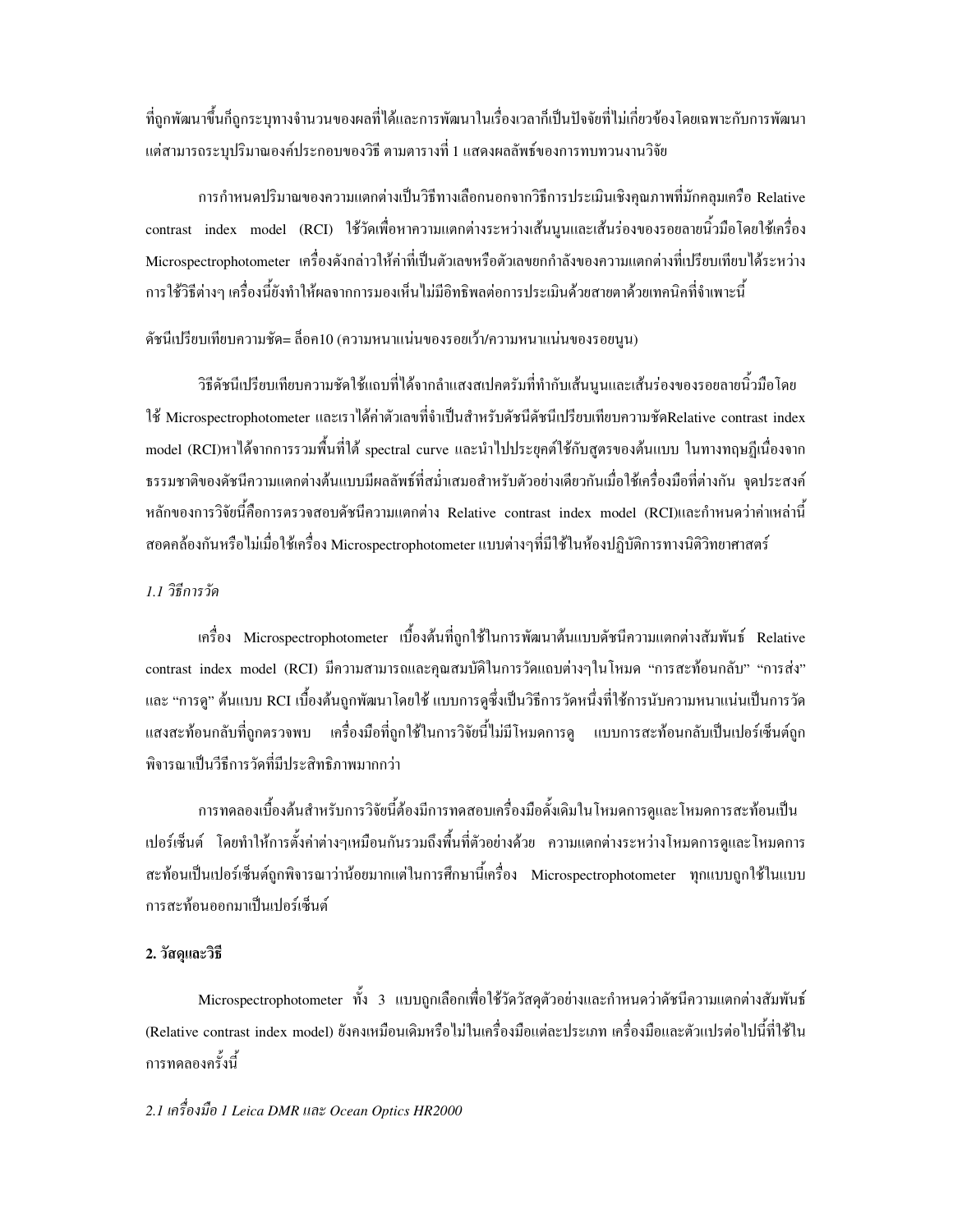เครื่องมือ 1 เชื่อมต่อกับเครื่อง Microspectrophotometer OceanOptics HR2000 เข้ากับกล้องจุลทรรศน์ Leica โปรแกรมซอฟ์ตแวร์ OOI Base 32 เวอร์ชั่น 2.0.6.5 ถูกเปิดเพื่อรับแสงจากสเปคตรัม เครื่อง **DMR** Microspectrophotometer มีคุณสมบัติจำเพาะและมีช่องทางเข้าที่ถูกตั้งค่าอยู่ที่ 50 ใมโครเมตร กว้าง 25 ใมโครเมตร ความ ึ คมชัด 0.1 นาโนเมตร อัตราการกระจายแสงที่มีตั้งแต่ 200-1,100 นาโนเมตร เวลารวมถกตั้งอย่ที่ 10 ms บอกซ์คาร์และ หน้าที่เฉลี่ยถูกตั้งที่ 5 ค่าอื่นๆถูกตั้งที่ 0 หรือไม่เลือก

่ ตั้งค่าแสงของกล้องจุลทรรศ์ถูกตั้งให้สว่างสูงสุดและหลอดไฟถูกทำให้ร้อนเป็นเวลา 60 นาทีก่อนใช้ นำ filter บนกล้องจุลทรรศ์ออก การขยายทั้งหมดกือ×400 โดยรวมกับเลนส์ตา (×10) และObjective lenns (×40) การขยายขนาด กว้างถูกใช้เพื่อให้เหมาะสมกับพื้นที่ตัวอย่างขนาดกว้างที่ถูกอ่านโดยเครื่อง Microspectrophotometer

# 2.2 เครื่อง 2 Leica Aristomat and Leitz MVP SP

ึกล้องจลทรรศ์ Leica Aristomat ประกอบเข้ากับเครื่อง spectrophotometer Leitz MVP SP เครื่องมือชนิดนี้มีใช้ ในงานทางนิติวิทยาศาสตร์ โปรแกรม Leica Spectra เวอร์ชั่น 1.32 สำหรับวินโดวส์ 95 ถูกเปิดเพื่อรับแสงสเปคตัม ใน ช่องการปรับความไวแสงถูกตั้งค่าที่ 7.5% ตั้งค่าแสงของกล้องจุลทรรศ์ถูกตั้งที่ 50%และความไวผ่านกล่องมีการกรองผ่าน ี ความถี่ใช้ในระดับต่ำที่ 3000 Hz filter ที่ใช้กับสายตาทั้งหมดถูกแยกจากเครื่องโดยเลือก "เปิด" กล่อง "ทำให้เท่ากัน" ถูก ปล่อยให้ว่างไว้ ในหน้าต่างการวัดกล่อง และผ่าน filter ของกล้องให้ว่างเลือกค่าที่open เลือกกล่องทางซ้ายให้ว่างเลือก ี่ สเปคตรัม ที่ถูกเลือกมาและทำเครื่องหมาย ช่วงเวลาว่างถูกตั้งที่ค่าต่ำสุดเท่าที่เป็นไปได้คือ 0.1 วินาที การแสดงยังมี สเปคตรัมที่ถูกเลือก ค่าความลึกแสงประเภทแสง A และสเปคตรัมสี XYZ ถูกเลือก กล่องสเปคตรัมสีมีระยะที่ 400-700 นาโนเมตร และมีขีดจำกัดถูกตั้งที่ 0 และเดลต้า 3 ถูกเลือก โหมดการวัดมีการสะท้อนกลับที่ถูกเลือกโดยมีการตั้งความ ราบเรียบที่ 5(โดยไม่ถึงระดับ 8) และจำนวนสแกนถูกตั้งที่ 5 เครื่องปรับแสงในกล้องปรับที่ระดับ 2 ให้ขนานกับจุดแดง หลอดไฟกล้องจุลทรรศน์ถูกทำให้ร้อนเป็นเวลา 60 นาทีก่อนการอ่านผล

# 2.3 เครื่อง 3 – CRAIC ODI 2010

ในปัจจบัน CRAIC ODI 2010 ถกใช้ในด้านนิติวิทยาศาสตร์ศาสตร์ ซอฟ์ตแวร์การรับข้อมล CRAIC MSP ถก เปิดเพื่อแสงของสเปคตรัมและซอฟ์ตแวร์การจับภาพ (IC ) CRAIC CCD (DFx41AF02) ถกใช้เพื่อคตัวอย่างในช่วงเวลาที่ แสงถึงระดับสูงสุดถูกคำนวณโดยเครื่องมือที่ 1913.23 ms กำหนดเงื่อนไขที่ใช้วิเคราะห์standard ถูกตั้งที่ 400-700 นาโน เมตร สแกนค่าเฉลี่ยถูกตั้งที่ 20 โดยมีเวลาตัวอย่างที่ถูกแนะนำที่ 1242.51 ปัจจัยความคมชัด (0–15) ถูกตั้งที่ 4 รูปแบบ วีดีโอมีอัตราเฟรม 1280×960 ที่ 7.5, 3.75 เฟรม/วินาที ระยะ"โคนามิคของ ADC คือ 10 บิตและอัตราส่วนสัญญาณต่อเสียง คือ ADC 9 บิตที่ 25 องศาเซลเซียส จนใกล้ถึง 0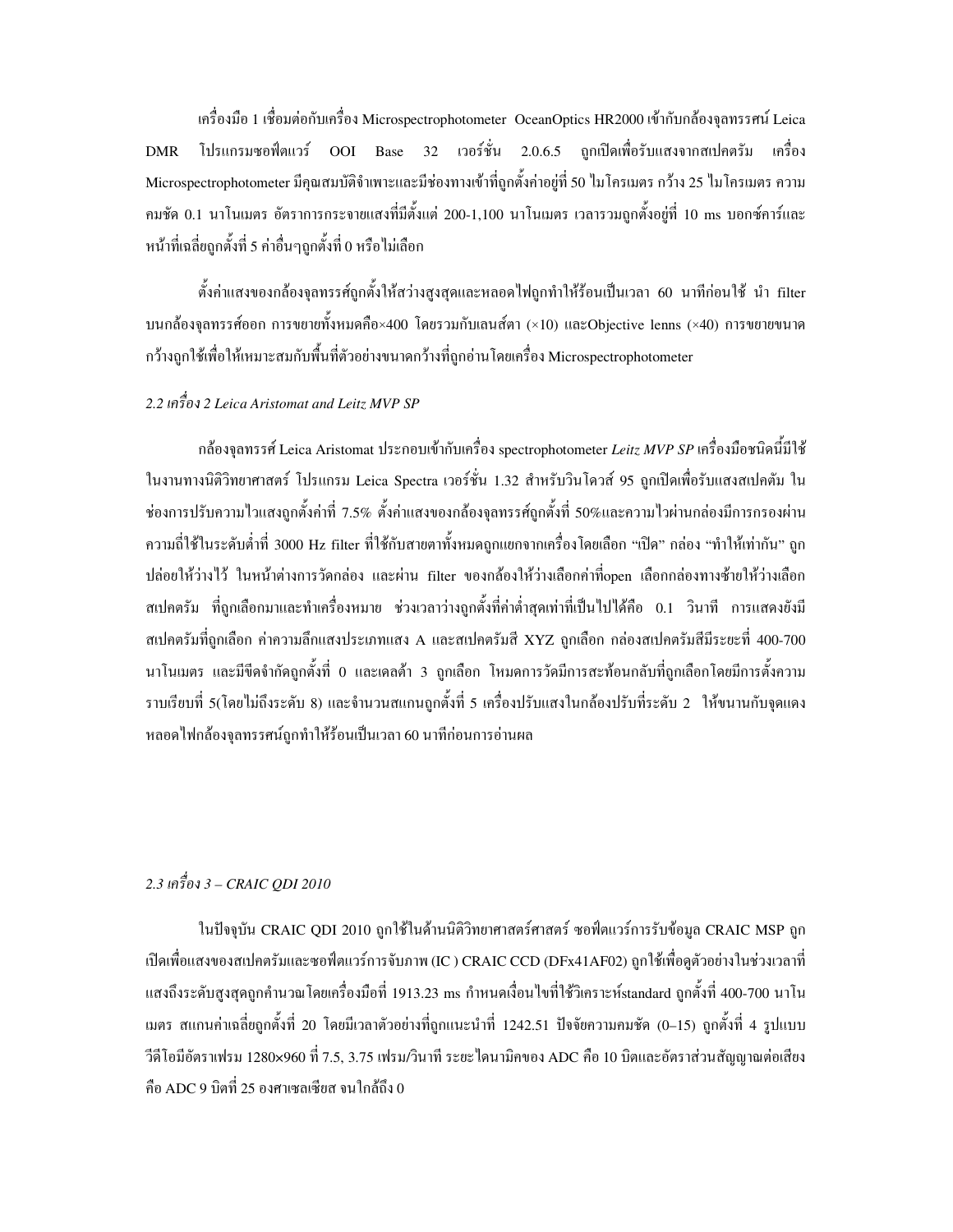IC Capture 2.0 ถูกตั้งที่ 50% สำหรับการมอง ตั้งค่าของปากกล้องที่ระหว่าง 1/83 วินาทีและ 1/120 วินาที ี่สำหรับช่วงเวลาการรวบรวมข้อมูล ความสว่างถูกตั้งที่ 63 จนใกล้ถึงระดับที่ 300 และตัวแปรอ้างอิงอัตโนมัติถูกตั้งที่ 690 ึการตั้งสีถูกให้อยู่ที่ค่าสูงสุดโดยมีสี 181 ความอิ่มตัว 129 และเลือกความสมดุลขาวแบบอัตโนมัติถูกเลือก ตัวแปรภาพถูก ตั้งค่าที่แกมม่า 12

# 2.4 วัสคตัวอย่างรอยนิ้วมือ

้ตัวอย่างรอยนิ้วมือที่ถูกทดลองประกอบด้วยชุดการทดสอบหมึกที่ถูกใช้ในการได้รับข้อมูลจากเครื่อง Microspectrophotometer ทั้งหมด รอยนิ้วมือที่เปื้อนหมึกถูกใช้เนื่องจากช่วงเวลาคลาดเคลื่อนระหว่างการรวบรวมข้อมูล จากเครื่องมือแต่ละชนิดและการสะสมของหมึกถูกพิจารณาว่าเป็นวัสดุที่มั่นคงกว่าวิธีการพัฒนารอยนิ้วมืออื่น (ตัวอย่างเช่น นินใฮครีน อะมิโน black และการพัฒนาทางกายภาพ) ชุดของการสูญเสียทำให้มีตัวอย่างความแตกต่างที่ต่างกันในการ สูญเสียทั้งหมดระหว่างแต่ละกลุ่มตัวอย่าง

ิ การทดลองตัวอย่างของรอยนิ้วมือประกอบด้วยชุดหมึกโดยใช้นิ้วมือประทับบนกระดาษสำเนา Fuji Xerox Performer+1 Lightning Powder Company Incorporation 1 black Porelon นำนิ้วของผู้ทดสอบในครั้งนี้จุ่มในหมึก และหมุนนิ้วบนกระดาษสำเนา นิ้วโป้งถูกจุ่มหมึกและถูกประทับบนกระดาษ 3 ครั้งโดยไม่มีการจุ่มหมึกใหม่ ทำซ้ำ 30 ครั้ง โดยมีรอยนิ้วมือแบบต่างๆ 90 แบบ (30 แบบในแต่ละกล่มจำนวน3 กล่ม) ตัวอย่างรอยนิ้วมือถกทำสัญลักษณ์ตามการ ประทับรอยนิ้วมือคือการสูญเสีย 1 ตามด้วยการสูญเสีย 2 และการสูญเสีย 3 (รูป 2)

ิ จากนั้นนำตัวอย่างหมึกเก็บในซองเปล่า Camerons Premium 1 เพื่อหลีกเลี่ยงการซีดลงที่อาจเกิดจากรังสีอัลตร้า ไวโอเลตและจากนั้นถูกเก็บในห้องเย็น Valuca Pty Ltd. Arctic 4 L Styrofoam ที่มีฉนวนเพื่อรักษาอุณหภูมิให้สม่ำเสมอ

### 2.5 มาตรฐานอ้างอิงและการควบคุม

ทดสอบการให้สี mini Gretag Macbeth Color Checker 1 ถูกใช้เป็นมาตรฐานอ้างอิงและการควบคุมซึ่งมีแผ่นสี 24 แผ่นที่มีค่าสีและการสะท้อนกลับที่เป็นที่เป็นที่รั้แล้ว การศึกษาใช้แค่การอ้างอิง จำนวน 6 monochrome ที่ถกพิจารณา ว่าเป็นสีเทาของค่าการสะท้อนกลับที่เป็นที่ทราบกันแล้ว สีเทาประกอบด้วยแถบสีดำ ขาวและแถบสีเทา 4 แถบสี (รูป 3) การวัดสุ่ม40แบบถูกทำจากแผ่นมาตรฐานอ้างอิงจากนั้นข้อมูลถูกวิเคราะห์เพื่อให้แน่ใจว่าเครื่อง Microspectrophotometer ผลิตผลลัพธ์ที่เปรียบเทียบได้สำหรับมาตรฐานอ้างอิง

## 2.6 การรวบรวมข้อมูลและการวิเคราะห์

ึการรวบรวมข้อมลที่เป็นตัวแปรทั้งหมดถกรักษาไว้บนเครื่องมือจำเพาะสำหรับระยะเวลาการรวบรวมตัวอย่าง ทั้งหมดเพื่อให้แน่ใจว่ามีความสม่ำเสมอ ตัวอย่างรอยนิ้วมือแต่ละแบบมีการอ่านเส้นร่อง 10 ครั้งและเส้นนูน 10 ครั้งที่ได้ จากเครื่องมือแต่ละเครื่องต่อกลุ่ม จากนั้นแถบสีเหล่านี้ถูกส่งเข้าใน Microsoft 1 Excel และซอฟ์ตแวร์นี้ถูกใช้เพื่อสร้าง ดัชนีความแตกต่างสัมพันธ์และทำการวิเคราะห์เชิงสถิติ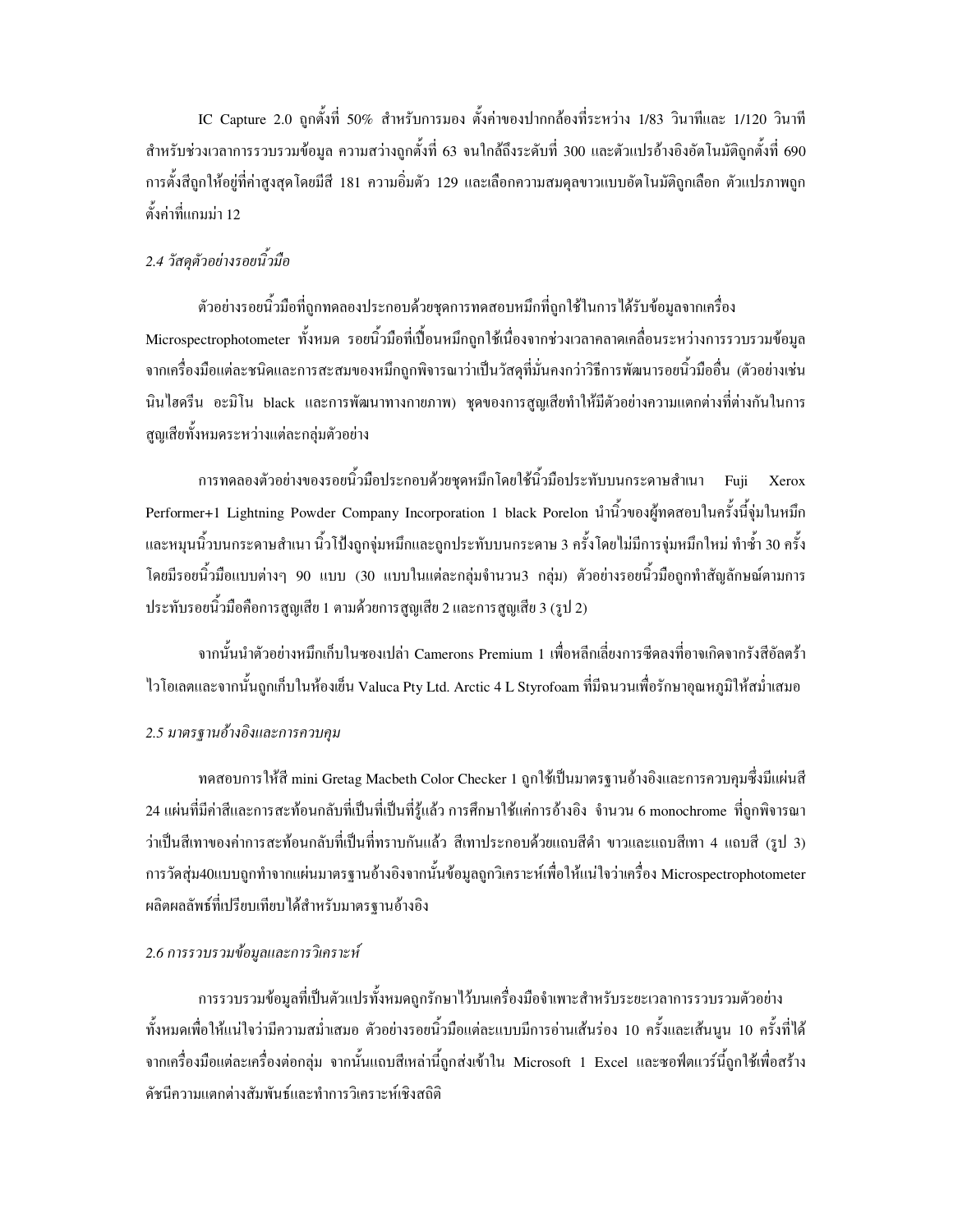ู้ต้นแบบดัชนีการเปรียบเทียบความคมชัดวิเคราะห์ข้อมูลสเปคตรัมที่เกิดขึ้นในแบบการ 'scope' การวิเคราะห์ ข้อมูลใช้ข้อมูลแสงสเปคตรัมที่ถูกกำหนดโดยการรวมพื้นที่ภายใต้เส้นโค้ง มีการพิจารณาว่าการเฉลี่ยข้อมูลของแสง ี่ สเปคตรัมการสะท้อนกลับเฉลี่ยอาจเป็นวิธีที่มีความหมายมากกว่าในการวิเคราะห์แบบเชิงเส้น แต่ควรสังเกตว่าค่าที่ถูกทำ ให้มีสีไม่ได้ให้ผลความโค้งที่คล้ายกัน

้ ข้อมูลที่รวบรวมได้ในพื้นที่ที่มองเห็นได้ (โดยมีค่าต่ำกว่า 3% ที่ถูกตัดออกในฐานะเป็นเสียงขาว) และจากนั้นถูก เปรียบเทียบกับค่าเฉลี่ยข้อมูลเดียวกัน ค่าตัวเลขดิบมีความแตกต่างพอสมควร (ตาราง 2) แต่เมื่อค่าเหล่านี้ถูกนำเข้าในสูตร ดัชนีความแตกต่างสัมพันธ์ผลลัพธ์เหมือนกัน ผลลัพธ์เหล่านี้แสดงว่าวิธีการวิเคราะห์ข้อมูลสามารถถูกใช้เพื่อนำเข้าในสูตร ดัชนีความแตกต่างสัมพันธ์

โดยใช้การวิเคราะห์ทางสถิติแบบ ONE WAY ANOVA กับตัวอย่างของชุดการสูญเสียเพื่อระบุว่าดัชนีความ แตกต่างสัมพันธ์สามารถถูกใช้เพื่อแยกระหว่างกลุ่มการสูญเสียในแต่ละกลุ่มได้หรือไม่ (n1, n2, n3)

## 3. ผลลัพธ์

#### 3.1 มาตรฐานการอ้างอิง

ค่าสีเทาแต่ละค่าจากมาตรฐานอ้างอิงถูกวัดและแยกตามค่าโทนต่างๆ แต่ค่าการสะท้อนกลับเป็นเปอร์เซ็นต์ที่ เท่ากันไม่ได้รับมาจากเครื่องมือทดลองทั้ง 3 (รูป 4) เครื่องมือ 2 เกือบแบ่งครึ่งค่าดัชนีความแตกต่างสัมพันธ์ที่ได้ต่อโทนสี ้เทา ในทางตรงข้ามเครื่องมือ 1 และ 3 ลดลงอย่างต่อเนื่องมากขึ้น

## 3.2 ตัวอย่างรอยนิ้วมือ

ึ การสูญเสีย n1 ทำให้เกิดดัชนีความแตกต่างสัมพันธ์สูงสุด การสูญเสีย n2 ทำให้เกิดค่าสูงสุดเป็นอันดับสองและ ึการสูญเสีย n3 อันดับ 3 (รูป 5) เครื่องมือทั้งสามแสดงแนวโน้มนี้ ไม่มีการแทรกซ้อนที่ถูกสังเกตได้ระหว่างการเบี่ยงเบน การสูญเสียต่างๆของเครื่องมือ (ตาราง 3) การกระจายข้อมูลลดคล้ายกันจากการสูญเสีย n1 ถึงการสูญเสีย n3 โดยมีการ กระจายข้อมูลมากสุดในการสูญเสีย n1 น้อยกว่าในการสูญเสีย n2 และน้อยสุดในการสูญเสีย n3 ซึ่งแสดงการแตกต่างที่ น้อยลง การวิเคราะห์ทางสถิติแบบ ONE WAY ANOVA ผลลัพธ์แสดงว่ามีความแตกต่างมากระหว่างค่า RCI เฉลี่ยของ เครื่องมือ 1, 2 และ 3 สำหรับชุดของการสูญเสียแต่ละชุด (เครื่องมือ 1, F2,87 = 367.4, P < 0.0001; เครื่องมือ 2, F2,87 =  $262.2,$  P < 0.0001 และเครื่องมือ 3, F2,87 = 437.3, P < 0.0001) นอกจากนี้ยังมีความแตกต่างชัดเจนระหว่างค่าเฉลี่ยของ การสูญเสีย n1 การสูญเสีย n2 และการสูญเสีย n3 บนแต่ละเครื่องมือ (การสูญเสีย n1, F2,87 = 86.5, P < 0.0001; การ สูญเสีย n2, F2,87 = 115.3, P < 0.0001 และ การสูญเสีย n3, F2,87 = 119.7, P < 0.0001)

### 4. การอภิปราย

ด้นแบบดัชนีความแตกต่างสัมพันธ์ถูกออกแบบเพื่อให้นำมาใช้ได้ง่าย ้ ความแตกต่างที่ไม่สามารถแก้ได้มีอยู่ ระหว่างเครื่องมือต่างๆและความสัมพันธ์ของต้นแบบก็ไม่สามารถชดเชยได้ ช่องว่างของตัวอย่าง หอฟ์ตแวร์สำหรับ